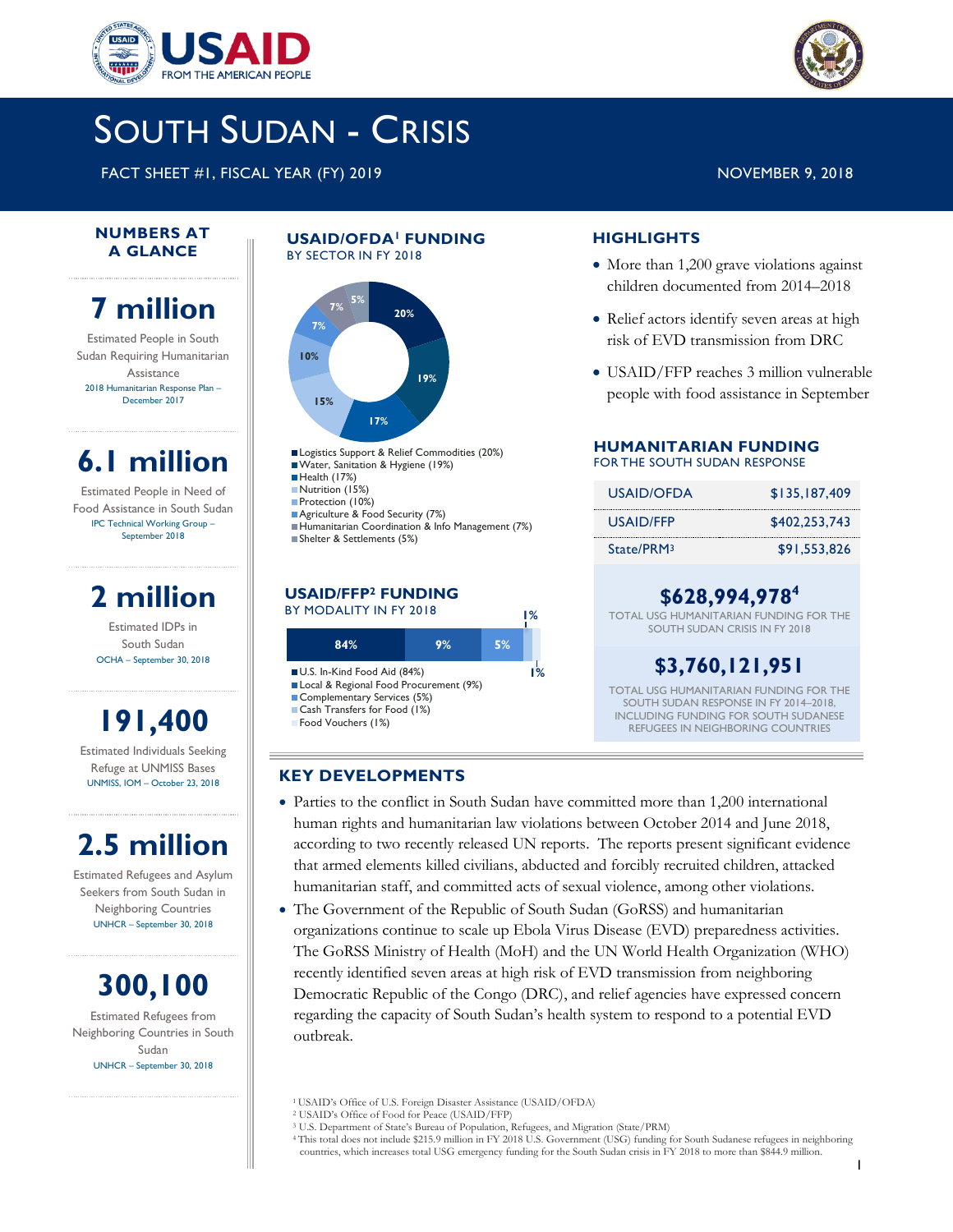# **INSECURITY, DISPLACEMENT, AND HUMANITARIAN ACCESS**

- Clashes between South Sudan People's Defense Forces (SSPDF) and Sudan People's Liberation Army-In Opposition (SPLA-IO) forces in Western Equatoria State resulted in the death of at least 23 civilians and displaced more than 24,000 people from April–August, according to the Office of the UN High Commissioner for Human Rights (OHCHR) and the UN Mission in the Republic of South Sudan (UNMISS). 5 SPLA-IO elements also abducted nearly 900 civilians and likely committed acts of sexual violence against abducted women and girls, while forcibly recruiting abducted men and boys into hostilities, OHCHR and UNMISS report. In addition, unidentified armed actors abducted 10 aid workers, as well as attacked and looted several humanitarian convoys during the same period. The report calls for the GoRSS to conduct an independent and impartial investigation into the allegations and to prosecute responsible parties.
- GoRSS soldiers attacked civilians and destroyed civilian property in southern and western Wau town, Western Bahr el Ghazal State, during June–July clashes, Human Rights Watch (HRW) reports. Witnesses allege that SSPDF forces killed at least eight civilians, forcibly recruited young men, burned and looted homes, and occupied schools. HRW noted that the SSPDF abuses began on June 12 and continued after the GoRSS and SPLA-IO leaders signed a peace agreement on June 27. Civilians in Wau also indicated that soldiers carried out additional abuses following renewed clashes in late September, and that GoRSS officials continue to block humanitarian access to vulnerable populations in the town. HRW called on SSPDF soldiers to refrain from attacking civilians and property and allow unfettered access to humanitarian organizations delivering assistance to vulnerable populations.
- In early October, SPLA-IO elements released 40 civilians, including children, reportedly abducted from Central Equatoria State's Yei town on July 24, the UN reports. Following their release, State/PRM partner the International Committee of the Red Cross (ICRC) facilitated the abductees' safe return to Yei. Relief agencies are conducting medical screenings and distributing emergency relief items, including shelter and water, sanitation, and hygiene (WASH) supplies, to the affected individuals.
- Non-governmental organization (NGO) staff have faced continued harassment from GoRSS National Security Service (NSS) authorities in Jonglei State's Pibor County since July, according to the UN. On October 8, NSS authorities demanded fees from two aid workers who allegedly produced incorrect identification documents. The NSS also reportedly arrested an NGO staff member on October 9 before releasing the individual after payment of an undisclosed amount of money, the UN reports. The UN has urged relief agencies in South Sudan against establishing a precedent of paying money to secure release from detention.
- In September, nearly 200 internally displaced persons (IDPs) returned to areas of origin in Western Bahr el Ghazal's Greater Baggari area due to improved security conditions, according to local authorities. Unidentified armed elements attacked the vehicles transporting the returnees; however, the attack did not result in any injuries. The IDPs originally fled Greater Baggari's Mboro town in 2015–2016 and had been sheltering in collective centers in Wau until returning to Mboro.
- In October, USAID/OFDA partner the International Organization for Migration (IOM) completed a biometric registration at UNMISS protection of civilians (PoC) sites 1 and 3 in the capital city of Juba, registering approximately 32,100 IDPs at the two sites. The registered IDPs in October represent a nearly 20 percent decrease in the population at the two sites compared to an October 2016 registration; however, IOM reports that approximately 50 percent of the decrease is due to the September relocation of nearly 3,400 IDPs from PoC 3 to Juba's Mangateen neighborhood following intracommunal clashes at the site. IOM plans to release a report by the end of 2018 comparing displacement trends between the October 2016 and October 2018 biometric registrations, as well as findings from a complementary protection assessment conducted during the 2018 registration.
- From September 13–15, USAID/OFDA partners the Agency for Technical Cooperation and Development (ACTED) and IOM conducted a biometric registration at the PoC site in Jonglei's Bor town. IOM registered more than 2,500 individuals, including 600 new registrants, enabling these populations to access relief services. More than 90 percent of registered individuals were from Jonglei, according to IOM.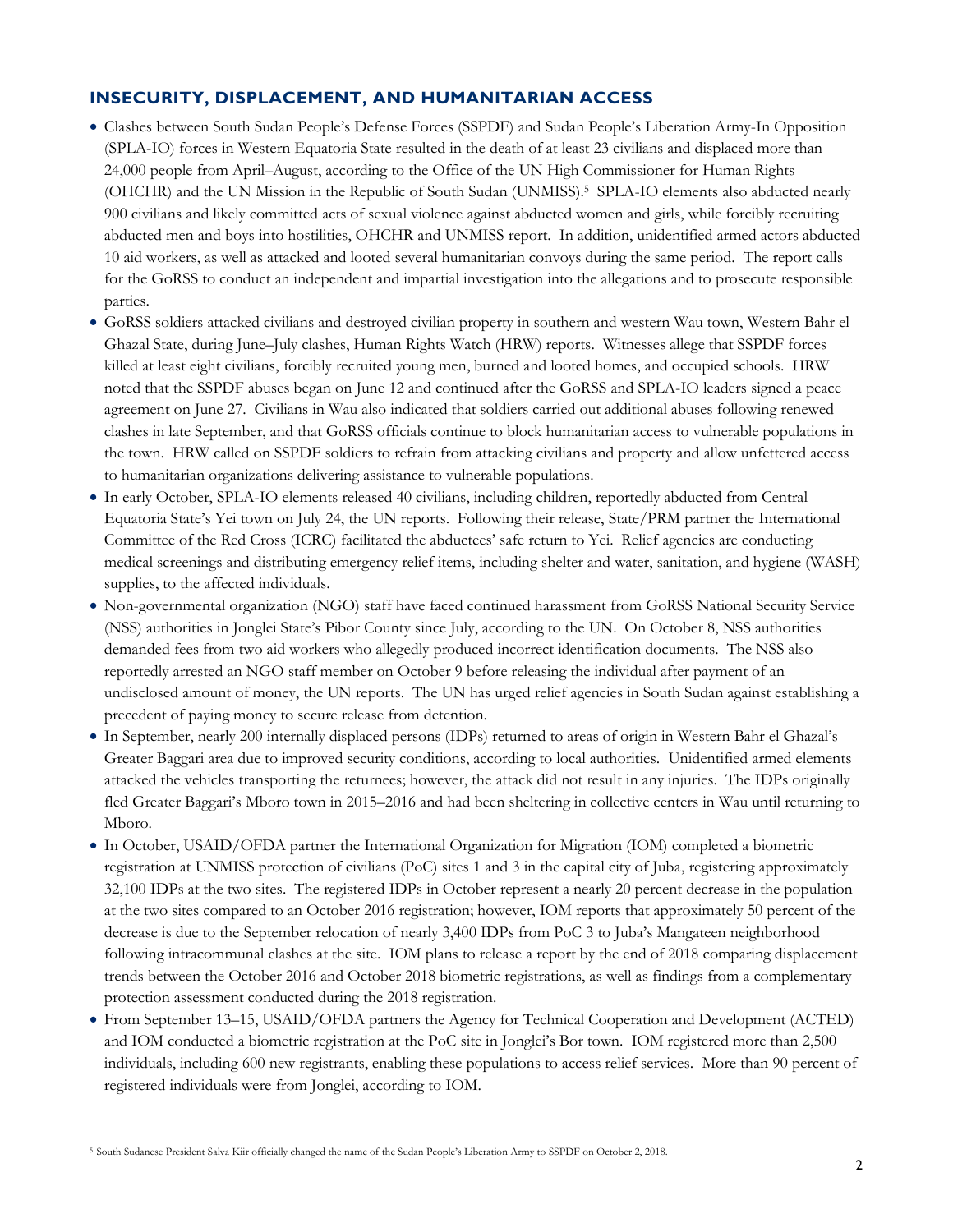From July 7–August 5, IOM conducted a multi-sector survey in Wau, assessing more than 2,000 households, or more than 16,600 individuals. Approximately 60 percent of surveyed households indicated that they were currently displaced, the majority of whom were displaced in mid-2016, the peak of the displacement crisis in Wau. Nearly 30 percent of surveyed households reported that they were unable to meet basic needs, and 70 percent experienced a decrease in access to safe drinking water during the dry season. Additionally, nearly 80 percent of assessed households experienced theft or looting of food supplies, nearly 60 percent live in damaged housing, and 26 percent reported a lack of available health care services, highlighting urgent food, health, protection, and shelter needs.

### **HEALTH**

- The GoRSS and health organizations continue to monitor the ongoing EVD outbreak in DRC and scale up EVD preparedness activities in South Sudan. The Ebola National Task Force (ENTF)—co-led by the MoH and WHO recently identified seven areas in Central Equatoria, Eastern Equatoria, Western Bahr el Ghazal, and Western Equatoria states at high risk of EVD transmission from DRC due to their proximity to the country. Among the high-risk areas are highly populated Central Equatoria's Juba and Yei counties and Wau airport in Western Bahr el Ghazal due to the potential for transmission via air transport from DRC. The ENTF is prioritizing infection prevention control, awareness campaigns, border screening, and surveillance activities, among other preparedness efforts. Relief agencies have expressed concern regarding the capacity of South Sudan's health system to respond to an EVD outbreak, as well as restricted humanitarian access in high-risk areas due to insecurity.
- As of November 1, humanitarian agencies had identified nearly 40 potential points of entry and have begun EVD screening at 14 of the sites, including Juba International Airport, with plans to begin screening at the remaining points of entry. The U.S. Centers for Disease Control and Prevention and WHO recently trained 40 GoRSS border officials on EVD screening procedures at entry points. In addition, the Logistics Cluster—the coordinating body for humanitarian logistics activities, comprising UN agencies, NGOs, and other stakeholders—is assisting in the establishment of 10 isolation centers in high-risk areas. The Cluster is also supporting organizations in mapping border screening centers and relief agency response capacity, particularly in Central and Western Equatoria, which border DRC.
- In early October, health actors reported at least two suspected EVD cases in South Sudan, including an UNMISS staff member in Lakes State's Rumbek town who recently returned to South Sudan from DRC. A MoH and WHO rapid response team immediately investigated the case, conducted a laboratory test—the first in South Sudan—and acquired results within six hours. As of early November, no confirmed EVD cases have been reported in the country.

### **FOOD SECURITY AND NUTRITION**

- In early October, USAID/FFP partner the UN World Food Program (WFP) negotiated access and security guarantees to permit safe passage for a convoy of boats carrying emergency food assistance from Upper Nile State's Renk town to the state's Ulang town via the Sobat River, which flows through Upper Nile. Insecurity and access impediments had prevented WFP from delivering assistance along the river since the outbreak of violence in December 2013. The recent convoy—comprising one barge and 11 smaller vessels—transported approximately 750 metric tons (MT) of emergency food and nutrition commodities to support an estimated 40,000 IDPs in Ulang for one month. WFP plans to deliver 6,200 MT of emergency food assistance by river transport to support an estimated 130,000 people in Upper Nile's Luakpiny, Nyirol, and Ulang counties—areas where relief organizations had previously delivered food assistance via airdrop—during the next 12 months. Across South Sudan more broadly, WFP and implementing partners provided nearly 31,000 MT of emergency food assistance and \$1.5 million in cash transfers for food to nearly 3 million foodinsecure people in September, representing more than a 10 percent increase in WFP's caseload compared to September 2017.
- During the latest round of the Food Security and Nutrition Monitoring System—a joint assessment conducted twiceannually by the UN Food and Agriculture Organization (FAO), GoRSS, the UN Children's Fund (UNICEF), WFP,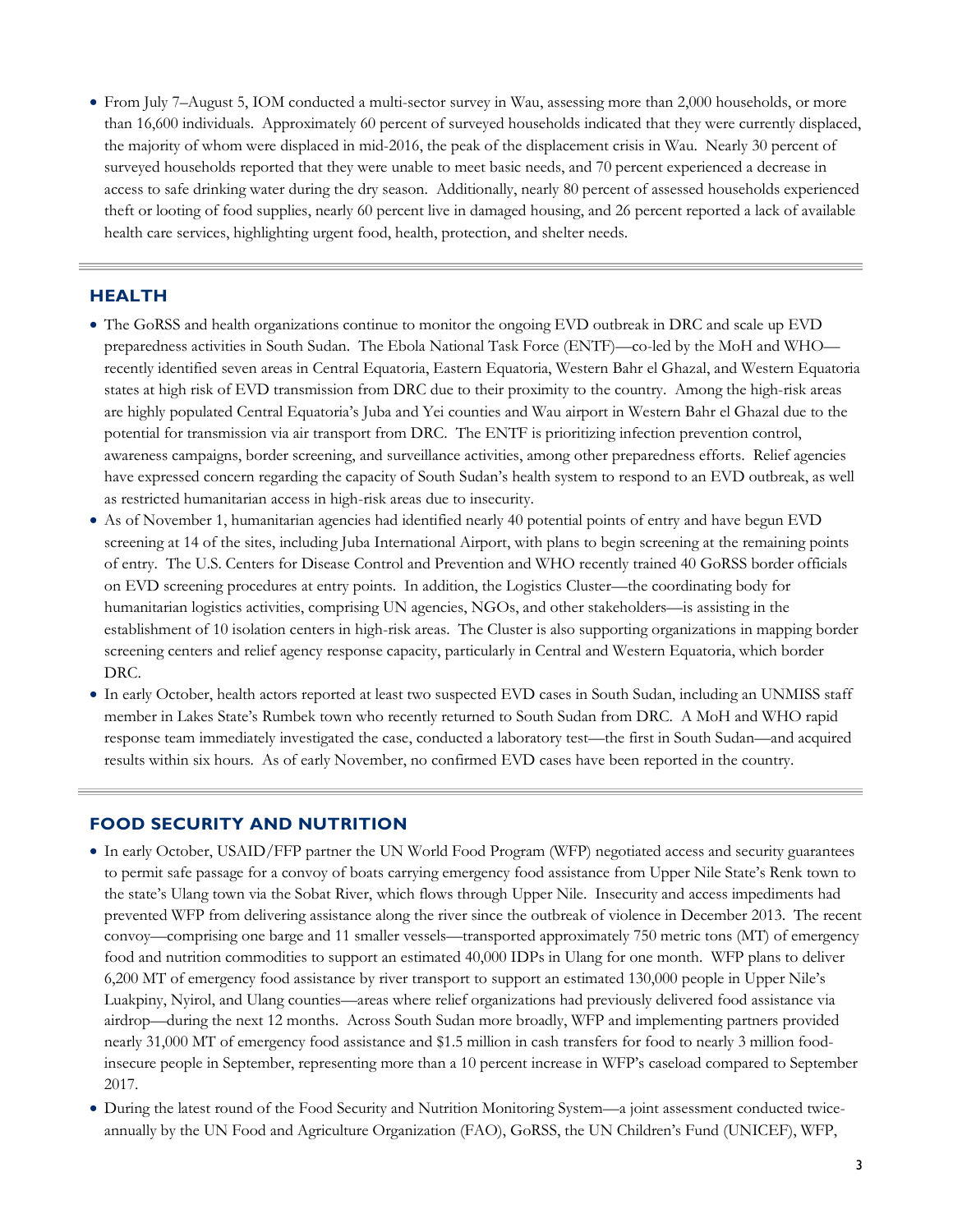and NGOs—WFP and its partners surveyed more than 7,600 households and screened approximately 9,000 children ages five years and younger for acute malnutrition. WFP also reported full access to populations in Unity State, where the UN agency had previously encountered access challenges. However, active fighting in August prompted WFP to temporarily suspend emergency operations in southern and central Unity and relocate 28 staff to areas of relative safety.

 As of late September, populations in more than 30 counties in Jonglei, Unity, Upper Nile, and Warrap states faced global acute malnutrition (GAM) levels above the WHO emergency threshold of 15 percent, according to USAID partner UNICEF. Although nutrition conditions in South Sudan have generally improved since 2017, agencies remain concerned about elevated levels of acute malnutrition. With USAID/FFP support, UNICEF treated more than 19,500 children younger than five years of age in South Sudan for severe acute malnutrition in September.

### **PROTECTION**

- On October 15, the UN Special Representative for Children in Armed Conflict released a report documenting grave human rights violations against children—including abduction, forced recruitment and use in hostilities, killing and maiming, and sexual violence—by all parties to the conflict in South Sudan between October 2014 and June 2018. In total, the UN documented more than 1,200 violations—including nearly 780 casualties and nearly 630 incidents of sexual violence—affecting nearly 9,300 children. SSPDF members were responsible for nearly 80 percent of casualties and 95 percent of sexual violence abuses, while SPLA-IO forces committed more than 50 percent of the nearly 130 documented abductions, affecting 1,900 children, according to the report. The UN urged parties to the conflict to release all children remaining in captivity, cease the use of sexual violence as a weapon of war, and halt the practice of impunity for those committing grave abuses.
- The presence of explosive remnants of war (ERW) continues to pose protection risks to civilians in South Sudan. Since 2004, ERW have injured or killed more than 5,000 people across the country, with more than 70 percent of casualties occurring in Central Equatoria, Upper Nile, and Western Bahr el Ghazal states, according to the UN Mine Action Service (UNMAS). More than 500 known ERW hazards remain throughout South Sudan, including an estimated 300 in Central Equatoria and Eastern Equatoria, UNMAS reports. To reduce ERW risk, UNMAS is conducting ERW survey and clearance activities, mine risk education, and route verification for conflict-affected populations throughout the country. To date in 2018, UNMAS has destroyed 150,700 ERW and provided mine risk education to nearly 550,200 people in South Sudan.
- On October 24, a high-level delegation visited Eastern Equatoria's Torit town to assess humanitarian needs and introduce the Partnership for Recovery and Resilience (PfRR), a multi-donor, multi-agency initiative to rebuild infrastructure and restore basic services in Torit following conflict. The delegation included UN Deputy Special Representative of the Secretary-General and Resident and Humanitarian Coordinator Alain Noudéhou, U.S. Ambassador to South Sudan Thomas J. Hushek, USAID and U.S. Department of State officials, and other donor government and UN agency representatives. During the visit, the delegation met with local government officials and implementing partners, and discussed the program with civil society, faith-based, and private sector representatives. As part of the PfRR, local authorities are prioritizing rule of law and peacebuilding initiatives and integrating former combatants into the local community. Authorities are also focusing on providing access to health care and education services, repairing the town's airport and main bridge, and promoting agricultural activities.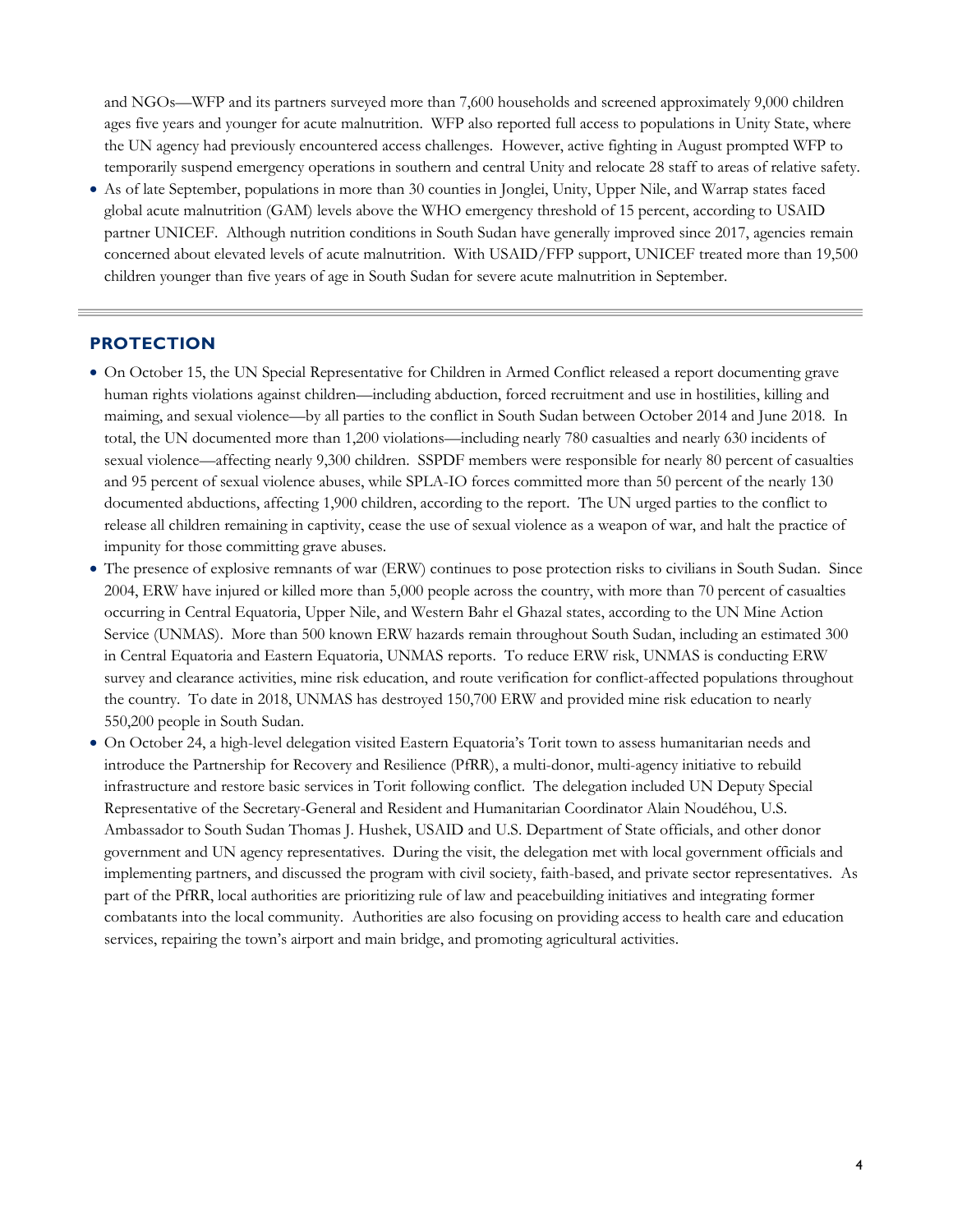#### **2018 TOTAL HUMANITARIAN FUNDING\***  PER DONOR



\* Funding figures are as of September 30, 2018. All international figures are according to the UN Office for the Coordination of Humanitarian Affairs (OCHA) Financial Tracking Service and based on international commitments during 2018, while USG figures are according to the USG and reflect publicly announced USG funding for FY 2018, which began on October 1, 2017. The nearly \$629 million in FY 2018 USG humanitarian funding for the South Sudan response does not include support for South Sudanese refugees in neighboring countries.

# **CONTEXT**

- The January 2005 signing of the Comprehensive Peace Agreement between the Government of Sudan and the southern-based Sudan People's Liberation Army officially ended more than two decades of north–south conflict during which famine, fighting, and disease killed an estimated 2 million people and displaced at least 4.5 million others within Sudan. In July 2011, South Sudan became an independent state following a referendum earlier in the year.
- On December 15, 2013, between factions within the GoRSS clashes erupted in Juba and quickly spread into a protracted national conflict, prompting displacement and humanitarian needs. On December 20, 2013, USAID activated a Disaster Assistance Response Team (DART) to lead the USG response to the crisis in South Sudan. USAID also stood up a Washington, D.C.-based Response Management Team (RMT) to support the DART.
- On October 2, 2018, U.S. Ambassador Thomas J. Hushek redeclared a disaster in South Sudan for FY 2019 due to ongoing violent conflict, population displacement, restricted humanitarian access, and disruption of trade, markets, and cultivation activities, all of which have significantly exacerbated food insecurity and humanitarian needs.

### **USG HUMANITARIAN FUNDING FOR THE SOUTH SUDAN RESPONSE IN FY 2018<sup>1</sup>**

| <b>IMPLEMENTING PARTNER</b>                       | <b>ACTIVITY</b>                                                                                                                    | <b>LOCATION</b>                                      | <b>AMOUNT</b> |  |
|---------------------------------------------------|------------------------------------------------------------------------------------------------------------------------------------|------------------------------------------------------|---------------|--|
| <b>USAID/OFDA</b>                                 |                                                                                                                                    |                                                      |               |  |
| Action Against Hunger/USA (AAH/USA)               | Agriculture and Food Security,<br>Health, Humanitarian Studies,<br>Analysis, or Applications, Nutrition,<br><b>WASH</b>            | Countrywide                                          | \$3,976,000   |  |
| <b>ACTED</b>                                      | Humanitarian Coordination and<br>Information Management, Shelter<br>and Settlements                                                | Jonglei, Central Equatoria,<br>Countrywide           | \$3,600,000   |  |
| Alliance for International Medical Action (ALIMA) | Health, Nutrition, WASH                                                                                                            | Western Bahr el Ghazal                               | \$1,700,000   |  |
| American Refugee Committee (ARC)                  | Protection, Shelter and Settlements<br>and WASH                                                                                    | Central Equatoria, Eastern<br>Equatoria, Upper Nile  | \$2,500,000   |  |
| <b>CARE</b>                                       | Health, Nutrition, Protection                                                                                                      | Eastern Equatoria                                    | \$2,500,000   |  |
| Concern                                           | Agriculture and Food Security,<br>Health, Logistics Support and Relief<br>Commodities, Nutrition, Shelter and<br>Settlements, WASH | Central Equatoria, Northern Bahr<br>el Ghazal, Unity | \$6,400,000   |  |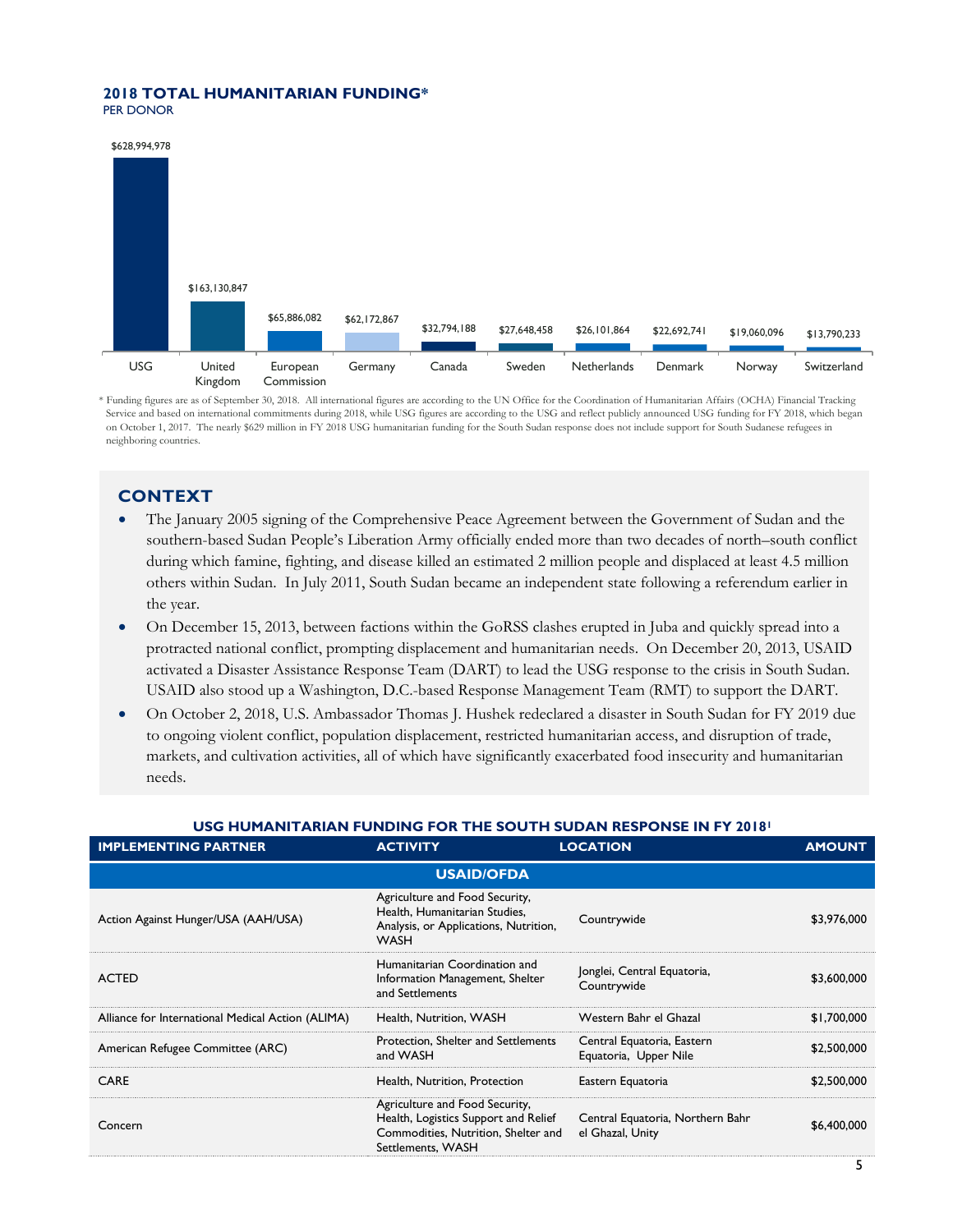| Danish Refugee Council (DRC)                         | Humanitarian Coordination and<br>Information Management,<br>Protection, Shelter and Settlements                         | Unity, Upper Nile                                    | \$2,500,000  |
|------------------------------------------------------|-------------------------------------------------------------------------------------------------------------------------|------------------------------------------------------|--------------|
| <b>FAO</b>                                           | Agriculture and Food Security,<br>Humanitarian Coordination and<br>Information Management                               | Countrywide                                          | \$2,500,000  |
| Food for the Hungry (FH)                             | Agriculture and Food Security,<br>Logistics Support and Relief<br>Commodities, WASH                                     | Jonglei, Upper Nile                                  | \$1,900,000  |
| <b>iMMAP</b>                                         | Humanitarian Coordination and<br>Information Management                                                                 | Countrywide                                          | \$424,000    |
| International Medical Corps (IMC)                    | Health, Nutrition, Protection                                                                                           | Central Equatoria, Upper Nile                        | \$6,500,000  |
| Interchurch Medical Assistance (IMA World<br>Health) | Health, Nutrition                                                                                                       | Jonglei, Upper Nile                                  | \$3,871,017  |
| <b>IOM</b>                                           | Health, Humanitarian Coordination<br>and Information Management,<br>Protection, Shelter and Settlements,<br><b>WASH</b> | Countrywide                                          | \$20,000,000 |
| International Rescue Committee (IRC)                 | Health, Humanitarian Coordination<br>and Information Management,<br>Nutrition, Protection                               | Central Equatoria, Unity,<br>Countrywide             | \$3,142,953  |
| Medair                                               | Health, Nutrition, Protection,<br><b>WASH</b>                                                                           | Northern Bahr el Ghazal, Unity,<br><b>Upper Nile</b> | \$7,000,000  |
| Mercy Corps                                          | <b>WASH</b>                                                                                                             | Unity, Western Equatoria                             | \$3,099,810  |
| Nonviolent Peaceforce                                | Protection                                                                                                              | Jonglei, Unity                                       | \$2,833,603  |
| Norwegian Refugee Council (NRC)                      | Humanitarian Coordination and<br>Information Management,<br>Protection                                                  | Countrywide                                          | \$823,795    |
| <b>OCHA</b>                                          | Humanitarian Coordination and<br>Information Management                                                                 | Countrywide                                          | \$3,000,000  |
| Relief International                                 | Health, WASH                                                                                                            | <b>Upper Nile</b>                                    | \$3,000,000  |
| Samaritan's Purse                                    | Agriculture and Food Security,<br>Nutrition, WASH                                                                       | Northern Bahr el Ghazal, Unity                       | \$4,303,419  |
| Save the Children/U.S. (SC/US)                       | Health, Humanitarian Coordination<br>and Information Management,<br>Nutrition, Protection, WASH                         | Eastern Equatoria, Countrywide                       | \$3,000,000  |
| Tearfund                                             | Agriculture and Food Security,<br>Nutrition, WASH                                                                       | Jonglei                                              | \$2,000,000  |
| <b>UNICEF</b>                                        | Humanitarian Coordination and<br>Information Management, Nutrition,<br>Protection, WASH                                 | Countrywide                                          | \$10,904,800 |
| UN Humanitarian Air Service (UNHAS)                  | Logistics Support and Relief<br>Commodities                                                                             | Countrywide                                          | \$10,000,000 |
| Vétérinaires Sans Frontières/Germany (VSF/G)         | Agriculture and Food Security                                                                                           | Jonglei, Unity, Upper Nile                           | \$1,700,000  |
| <b>WFP</b>                                           | Humanitarian Coordination and<br>Information Management, Logistics<br>Support and Relief Commodities                    | Countrywide                                          | \$16,000,000 |
| World Relief International (WRI)                     | Health, Nutrition, WASH                                                                                                 | Jonglei, Unity, Upper Nile                           | \$899,563    |
| <b>World Vision</b>                                  | Agriculture and Food Security,<br>Humanitarian Coordination and<br>Information Management,<br>Protection, WASH          | Upper Nile, Countrywide                              | \$3,350,000  |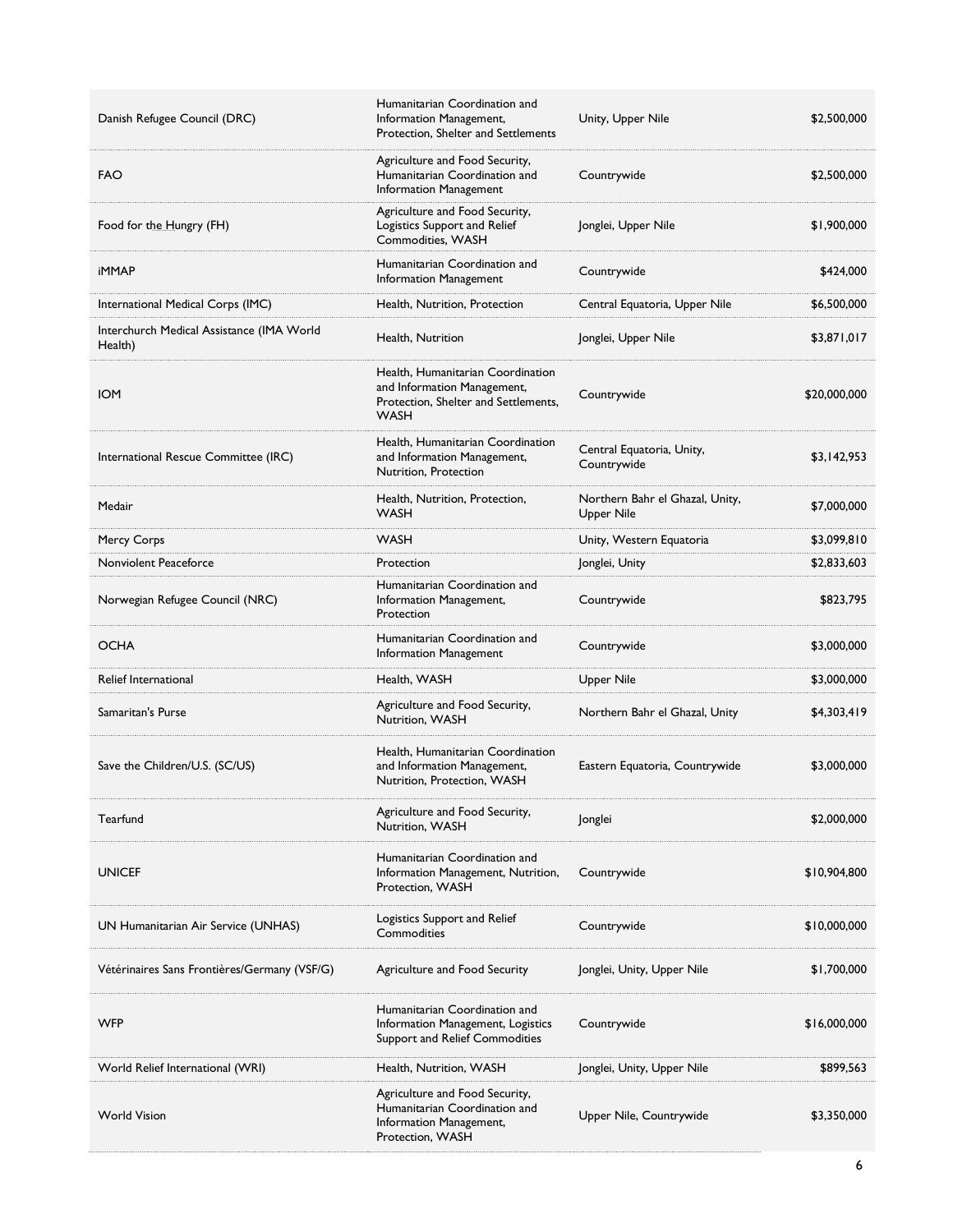|                                                                        | Program Support                                                     |                   | \$1,758,449   |
|------------------------------------------------------------------------|---------------------------------------------------------------------|-------------------|---------------|
| <b>TOTAL USAID/OFDA FUNDING</b>                                        |                                                                     |                   | \$135,187,409 |
|                                                                        | <b>USAID/FFP2</b>                                                   |                   |               |
| Catholic Relief Services (CRS)                                         | 8,200 MT of U.S. In-Kind Food Aid                                   | Jonglei           | \$55,896,856  |
| <b>FAO</b>                                                             | Complementary Services, Food<br>Vouchers                            | Countrywide       | \$15,000,000  |
|                                                                        | 1,170 MT of U.S. In-Kind Food Aid                                   | Countrywide       | \$14,400,000  |
| <b>UNICEF</b>                                                          | 609 MT of Local and Regional<br>Procurement                         | Countrywide       | \$3,387,493   |
|                                                                        | <b>Complementary Services</b>                                       | Countrywide       | \$1,047,867   |
|                                                                        | 72,690 MT of U.S. In-Kind Food Aid                                  | Countrywide       | \$268,521,527 |
| <b>WFP</b>                                                             | 18,332 MT of Local and Regional<br>Procurement                      | Countrywide       | \$35,000,000  |
|                                                                        | Cash Transfers for Food,<br><b>Complementary Services</b>           | Countrywide       | \$9,000,000   |
| <b>TOTAL USAID/FFP FUNDING</b>                                         |                                                                     |                   | \$402,253,743 |
|                                                                        | <b>STATE/PRM ASSISTANCE IN SOUTH SUDAN</b>                          |                   |               |
| <b>ACTED</b>                                                           | Livelihoods, Protection                                             | Upper Nile        | \$558,795     |
| Africa Humanitarian Action (AHA)                                       | Primary Healthcare, Reproductive<br>Health and Psychosocial Support | Unity             | \$1,368,206   |
| <b>ICRC</b>                                                            | Multi-Sector Assistance                                             | Countrywide       | \$39,300,000  |
| <b>IMC</b>                                                             | Health, Psychosocial and Maternal<br>Health                         | <b>Upper Nile</b> | \$1,500,000   |
| <b>IRC</b>                                                             | Protection, GBV, Reproductive and<br>Primary healthcare             | Unity             | \$1,500,000   |
| <b>Internews Network</b>                                               | Protection, Communications                                          | Unity             | \$1,047,877   |
| Jesuit Refugee Service (JRS)                                           | Protection, education and<br>Psychosocial support                   | <b>Upper Nile</b> | \$1,404,129   |
| Lutheran World Federation (LWF)                                        | Child Protection, Education and<br>Capacity Building                | Upper Nile, Unity | \$1,445,039   |
| The MENTOR Initiative                                                  | Health, Protection                                                  | Upper Nile, Unity | \$1,453,060   |
| Relief International                                                   | Primary Healthcare                                                  | <b>Upper Nile</b> | \$1,500,000   |
| SC/US                                                                  | Child Protection, Education and<br>Capacity Building                | <b>Upper Nile</b> | \$926,720     |
| <b>UNHAS</b>                                                           | Logistics Support and Relief<br>Commodities                         | Countrywide       | \$1,150,000   |
| Office of the UN High Commissioner for Refugees<br>(UNHCR)             | Multi-Sector Assistance                                             | Countrywide       | \$38,400,000  |
| <b>TOTAL STATE/PRM FUNDING IN SOUTH SUDAN</b>                          |                                                                     |                   | \$91,553,826  |
| TOTAL USG HUMANITARIAN FUNDING FOR THE SOUTH SUDAN RESPONSE IN FY 2018 |                                                                     |                   | \$628,994,978 |

<sup>1</sup> Year of funding indicates the date of commitment or obligation, not appropriation, of funds. Funding figures reflect publicly announced funding as of September 30, 2018.<br><sup>2</sup> Estimated value of food assistance and trans